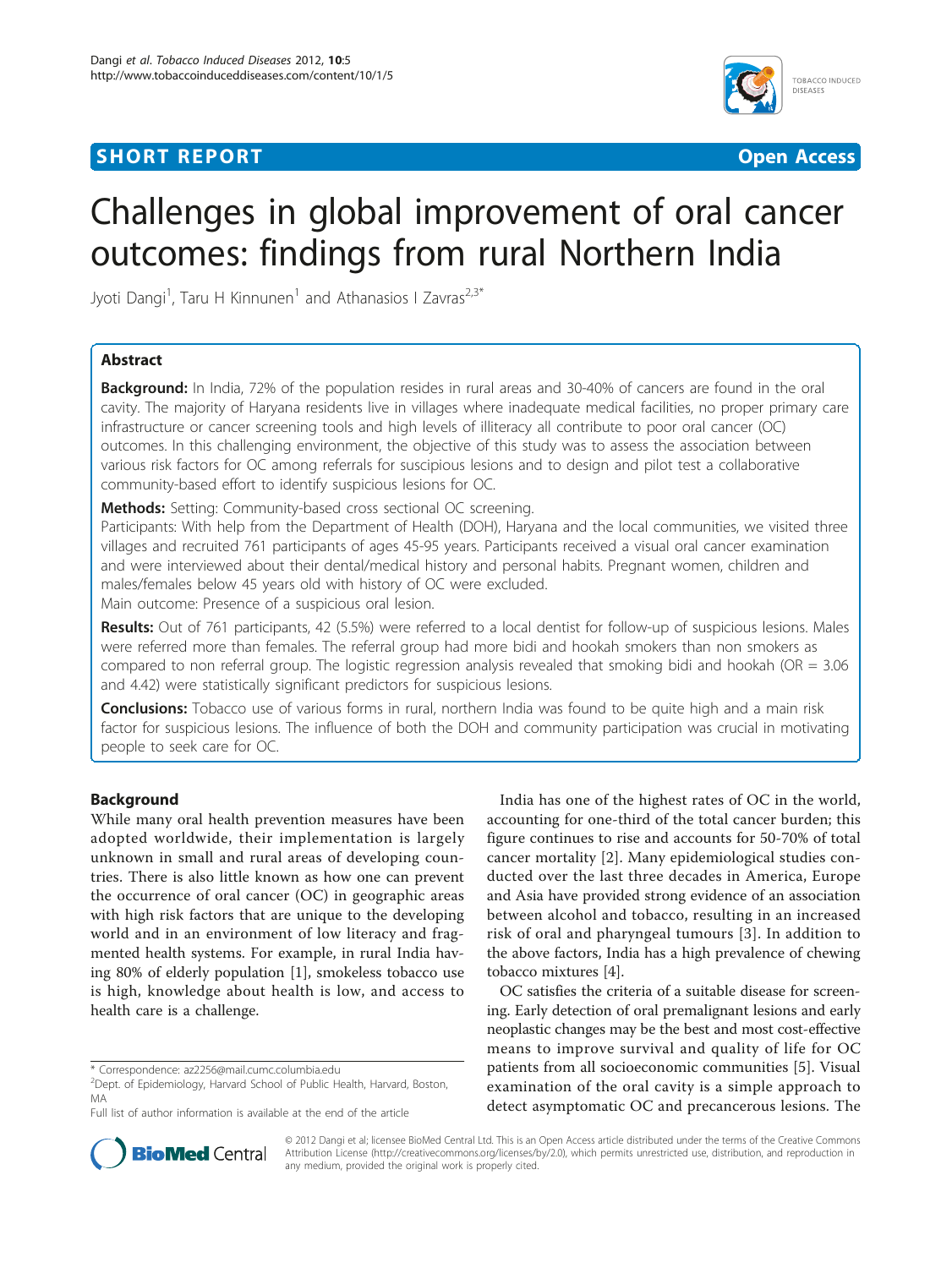main aim of this pilot study was not to diagnose or treat oral cancer per se, but rather to assess the association between various risk factors for OC among referrals for suspicious lesions and to evolve a suitable model to screen a large number of people who are at extra risk for OC with little access to medical facilities and also to define the role of an international collaboration.

#### Methods

The project was conceptualized and designed at Harvard University in Boston, Massachusetts and was reviewed and approved by the Ethics Committee of the Medical School on June  $30<sup>th</sup>$ , 2009 as protocol number M-17448-101. The lesson of this project was to create a design and method to implement public health programs locally with international collaboration for OC prevention.

## Participants & settings

The study was carried out in three villages of Haryana during the months of July and August 2009. A total of 761 patients of age group 45-95 years participated in the study. Pregnant women, children and subjects diagnosed with OC prior to entry into the study were excluded.

The DOH contacted each village's local administrative unit to organize space and make arrangements for screening in villages. They recruited an interpreter from the local village who convinced the villagers about the benefits of screening and motivated them to participate in the study. They also helped in arranging participation from students of the local dental school.

#### Questionnaire and intervention

The questionnaire included questions regarding the demographics, personal habits and both medical and dental history. The visual tactile examination included the findings of suspicious and non-suspicious lesions. The interpreter and two local dentists helped in obtaining the consent form, filling out the questionnaire and performing visual tactile examination (VTE).

Prior to conducting the study, there were three video training sessions for the informed consent, questionnaire and VTE. For the VTE, we conducted a pre-test at the beginning of the first session and a post-test at the end of the last session. Although calibration of a minimum score of 80% was not scored by the team during the pretest, it was achieved in the post-test by replication of the trainings. Any lesion which was red, painless, firm, indurated and had a history of being unresolved for more than 14 days in the mouth was considered a suspicious lesion. The subjects with these lesions were referred to the local dentist for further follow-up, including the biopsy and diagnosis of OC.

#### Statistical analysis

The variables used in this study for chi square and regression analysis included sociodemographic characteristics (gender, age, education and religion) and personal habit behaviours (bidi, hookah smoking and tobacco chewing). Logistic analysis was conducted to determine the associations between the predictor variables related to referrals for the follow-up after adjusting for gender, age, education and religion variables. The findings were analysed with STATA 10.

# Results

#### Response Rate

780 participants were enrolled in the study. 19 adults did not participate in the study. Data was collected from 761 participants (response rate: 97.5%).

#### Referral population

42 (5.5%) participants comprising of 33 (78.57%) males and 9 (21.43%) females were referred to local dentist for follow-up of suspicious lesions with mean age of 47.6 years (SD =  $+0.89$ ) (Table [1](#page-2-0)). The male to female ratio was 3.6 to 1, 30 (71.42%) were Hindus and 25 (59.52%) had education less than high school.

In Table [1](#page-2-0), the data on personal habit behaviours shows that the referral group had more bidi (57.14%) and hookah smokers (52.38%) than non smokers as compared to the non referral group. In contrast, both the groups had less tobacco chewers. These differences were statistically significant ( $p < .05$ ). Also, males were significantly referred more than females ( $p < .05$ ). There were no differences between the two groups related to age, religion and education.

In Table [2,](#page-3-0) logistic regression analysis showed that smoking bidi and hookah were the most significant risk factors associated with the referral group as compared to non referral group ( $p = .000$  for bidi and  $p = .001$  for hookah).

## **Discussion**

The results from the study showed that males were referred more than females. The referral group had more bidi and hookah smokers as compared to non referral group. On the other hand, both groups had less tobacco chewers indicating that tobacco chewing was not a predominant form of tobacco consumption in the population. Furthermore, regression analysis revealed that smoking bidi and hookah were found to be statistically significant risk factors among referrals for the suspicious lesions.

In our study, 42 adults were referred to the local dentist, which seems lower than previously reported studies from India [[6](#page-3-0)]. We expected to find - and confirmed - more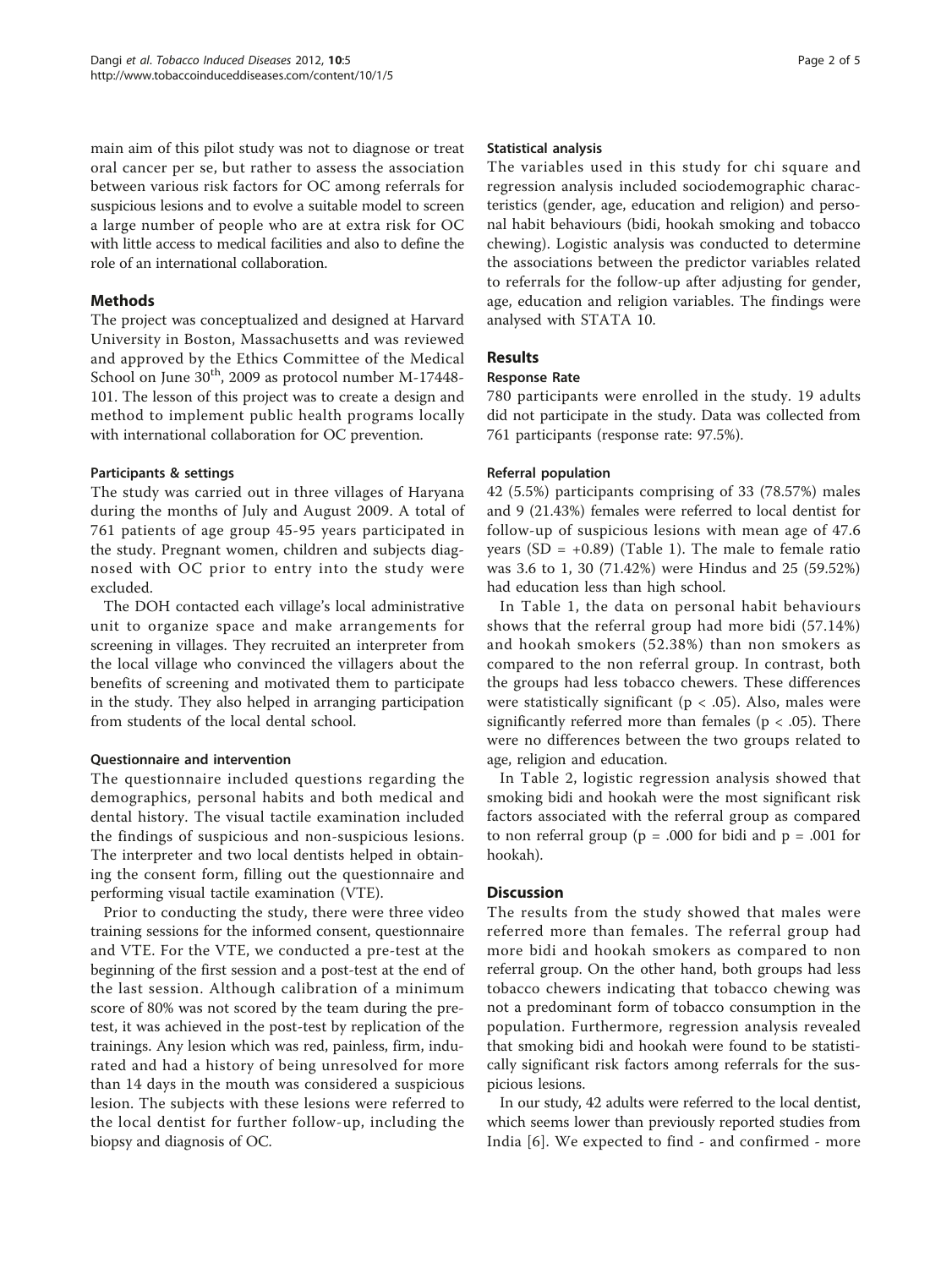<span id="page-2-0"></span>

|  | Table 1 Socio-demographic characteristics and personal habit behaviours in referral and non referral population |  |  |  |  |  |  |
|--|-----------------------------------------------------------------------------------------------------------------|--|--|--|--|--|--|
|--|-----------------------------------------------------------------------------------------------------------------|--|--|--|--|--|--|

|                                     |       | Referral   | Non Referral |          |
|-------------------------------------|-------|------------|--------------|----------|
| <b>Variables</b>                    | n (%) | n (%)      | n (%)        | p value  |
|                                     | 761   | 42 (5.52)  | 719 (94.48)  |          |
| Socio-demographic variables:        |       |            |              |          |
| Gender                              |       |            |              |          |
| Males                               | 379   | 33 (8.71)  | 346 (91.29)  | $0.000*$ |
| Females                             | 382   | 9(2.36)    | 373 (97.64)  |          |
| Age                                 |       |            |              |          |
| 45-55 (reference group)             | 523   | 30 (5.75)  | 493 (94.25)  | 0.624    |
| 56-65                               | 148   | 6(4.05)    | 142 (95.95)  |          |
| 66-75                               | 59    | 5(8.47)    | 54 (91.53)   |          |
| 76-95                               | 31    | 1(3.23)    | 30 (96.77)   |          |
| Religion                            |       |            |              |          |
| Hindus                              | 537   | 30 (5.59)  | 507 (94.41)  | 0.062    |
| Sikhs                               | 199   | 8 (4.02)   | 191 (95.98)  |          |
| Muslims (reference group)           | 25    | 4(16.00)   | 21 (84.00)   |          |
| Education                           |       |            |              |          |
| Less than high school               | 442   | 25 (5.66)  | 417 (94.34)  | 0.967    |
| High school                         | 194   | 10(5.15)   | 184 (94.85)  |          |
| College graduates (reference group) | 125   | 7(5.60)    | 118 (94.40)  |          |
| <b>Personal Habits Variables:</b>   |       |            |              |          |
| Smoking bidi                        |       |            |              |          |
| Smokers                             | 235   | 24 (10.21) | 211 (89.79)  | $0.000*$ |
| Non Smokers (reference group)       | 526   | 18 (3.42)  | 508 (96.58)  |          |
| Smoking hookah                      |       |            |              |          |
| Smokers                             | 163   | 22 (13.50) | 141 (86.50)  | $0.000*$ |
| Non Smokers (reference group)       | 598   | 20 (3.34)  | 578 (96.66)  |          |
| Chewing tobacco                     |       |            |              |          |
| Chewers                             | 144   | 13 (9.03)  | 131 (90.97)  | $0.041*$ |
| Non Chewers (reference group)       | 617   | 29 (4.70)  | 588 (95.30)  |          |

\*p < .05- significant

suspicious lesions in males than in females, based on the difference of tobacco use between the two sexes [\[7](#page-3-0)]. This finding agrees with various studies where oral squamous cell carcinoma was found to be more frequent in males than in females [[8\]](#page-3-0). Our study also showed that smoking bidi and hookah were associated with higher risks of suspicious lesions. The odds ratio of smoking hookah is highest, as compared to smoking bidi or chewing tobacco. Other studies have found consistent results, and this finding deserves further investigation [[9\]](#page-3-0).

Challenges: There was a lack of knowledge about oral cancer and risk factors, lack of access to the healthcare system, lack of reliable public health screening programs at the population level to diagnose oral cancer early, lack of systematic efforts to educate the population and to support efforts to discontinue habits, lack of follow up on precancerous lesions and challenges encountered in low resource countries (such as lack of new generation diagnostics, imaging devices, chemotherapies, etc.).

To improve oral cancer outcomes, one needs to educate the population on risk factors (primary prevention), have programs to discontinue risk factors (secondary prevention), have programs to diagnose the disease early and a good referral and treatment system to treat oral cancer once diagnosed. Efforts are needed to streamline the above interventions and to "package" them into a sustainable "program" designed for low resource countries.

This pilot study has some strengths and limitations.

Strengths: There were several challenges while conducting the study, such as motivating villagers for screening, consent forms, the language barrier, transportation and inadequate dental facilities. The DOH helped in solving these challenges by recruiting an interpreter, two dental students and organizing space in local dispensaries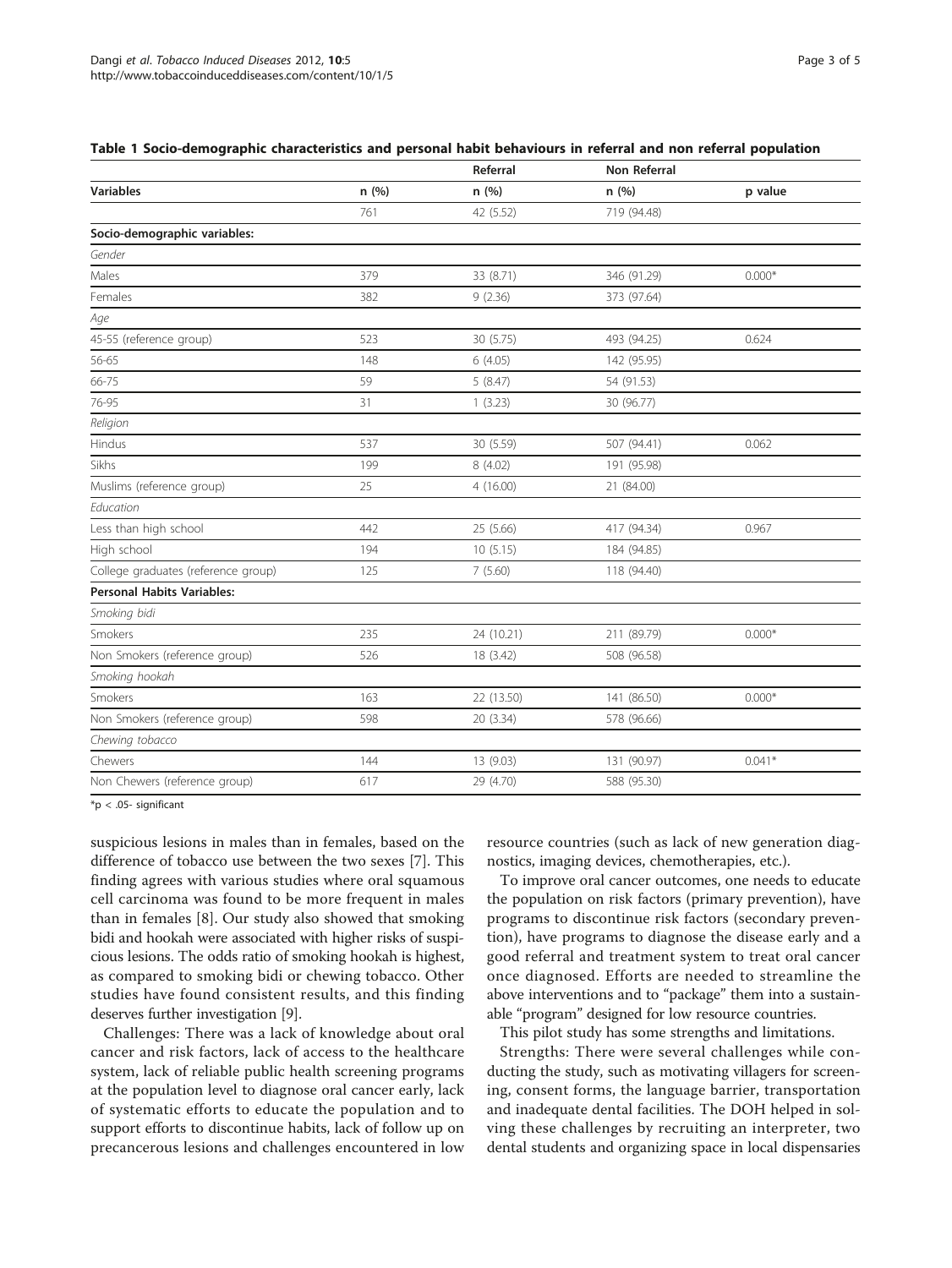#### <span id="page-3-0"></span>Table 2 Risk factors associated with referrals using logistic regression

Personal Habit Variables:

| Personal Habit Variables.     |                 |                          |                          |  |  |
|-------------------------------|-----------------|--------------------------|--------------------------|--|--|
|                               | Odds Ratio (OR) | Confidence Interval (CI) | p value                  |  |  |
| Smoking bidi                  |                 |                          |                          |  |  |
| Smokers                       | 3.063           | 1.606-5.84               | $0.001*$                 |  |  |
| Non Smokers (reference group) |                 |                          |                          |  |  |
| Smoking hookah                |                 |                          |                          |  |  |
| Smokers                       | 4.42            | 2.32-8.41                | $0.000*$                 |  |  |
| Non Smokers (reference group) |                 |                          |                          |  |  |
| Chewing tobacco               |                 |                          |                          |  |  |
| Chewers                       | 1.97            | $0.97 - 3.98$            | 0.059                    |  |  |
| Non Chewers (reference group) |                 | $\overline{\phantom{a}}$ | $\overline{\phantom{a}}$ |  |  |
|                               |                 |                          |                          |  |  |

 $*$ p < .05- significant

Odds ratios and 95% CIs for predictors of suspicious lesions among referrals after adjusting for gender, age, education level and religion.

for screening. In fact, the help from DOH was instrumental not only in obtaining all necessary permits and approvals, but also in creating the "bridges" and facilitating the community ties with the three villages. The interpreter and two dental students helped in motivating and recruiting eligible villagers as well as making announcements by going door to door to ensure full participation. They also helped in obtaining the consent form, filling out the questionnaire and performing VTE.

Limitations: In particular, cross-sectional studies are not designed to establish causal relationships, and thus caution should be exercised in interpreting the reported odds ratio. However, our intent was to collaborate with local authorities and the community to establish the prevalence of suspicious lesions in the population and to identify those at high-risk. Since the information on the habits was self-reported, there is a potential for information and recall bias. However, the information was gathered via structured interviews and the use of a questionnaire by a single examiner, minimizing the possibility of any misclassification of the exposure. Misclassification of the outcome is another possible limitation. We used a clinical examination protocol to identify suspicious oral lesions, but had no immediate access to adequate dental facilities to adjudicate the histology of the lesions. Eventually, all 42 patients with a positive finding were referred to a local dentist for follow-up and possible biopsy, but the follow-up information is not available to us.

Conclusion: Among the three major forms of tobacco use, hookah and bidi smoking were found to be statistically significant risk factors for suspicious lesions among the referral population. The DOH and community participation played a crucial role in motivating people for screening of OC to reduce the burden in high risk population with minimal access to health care.

#### Acknowledgements

We would like to acknowledge the DOH in Haryana, interpreter and two local dentists for their contributions.

#### Author details

<sup>1</sup>Dept. of Oral Health Policy and Epidemiology, Harvard School of Dental Medicine, Harvard, Boston, MA. <sup>2</sup>Dept. of Epidemiology, Harvard School of Public Health, Harvard, Boston, MA. <sup>3</sup>Dept. of Oral Epidemiology and Biostatistics, Columbia University College for Dental Medicine, Columbia, New York, NY.

#### Authors' contributions

JD carried out the concept and design of the study, participated in the data collection, analysis and drafted the manuscript. THK performed the statistical analysis and helped to draft the manuscript. AIZ participated in the study's design, coordination and helped to draft the manuscript. All authors read and approved the final manuscript.

#### Competing interests

The authors declare that they have no competing interests.

Received: 19 July 2011 Accepted: 12 April 2012 Published: 12 April 2012

#### References

- 1. Census of India: 2007.
- 2. WHO: Tobacco or Health: A Global status report: Country presentations at various Regional Meetings on Tobacco 1997-1998. Geneva; 1997.
- 3. Madani AH, Sotoodeh Jahromi A, Dikshit M, Bhaduri D: Risk Assessment of Tobacco Types and Oral Cancer. Am J Pharmacol Toxicol 2010, 5:9-13.
- 4. Gupta PC, Ray CS: [Smokeless tobacco and health in India and South Asia.](http://www.ncbi.nlm.nih.gov/pubmed/14708551?dopt=Abstract) Respirology 2003, 8:419-431.
- 5. Sankaranarayanan R, Swaminathan R, Black RJ: [Cancer survival in](http://www.ncbi.nlm.nih.gov/pubmed/8952551?dopt=Abstract) [developing countries.](http://www.ncbi.nlm.nih.gov/pubmed/8952551?dopt=Abstract) Cancer 1996, 78(12):2461-4.
- 6. Sankaranarayanan R, Mathew B, Jacob BJ, Thomas G, Somanathan T, Pisani P, Pandey M, Ramadas K, Najeeb K, Abraham E: Early findings from a community-based, cluster-randomized, controlled oral cancer screening trial in Kerala. India. The Trivandrum Oral Cancer Screening Study Group. Cancer 2000, 88(3):664-73.
- 7. Bandason T, Rusakaniko S: [Prevalence and associated factors of smoking](http://www.ncbi.nlm.nih.gov/pubmed/20979604?dopt=Abstract) [among secondary school students in Harare Zimbabwe.](http://www.ncbi.nlm.nih.gov/pubmed/20979604?dopt=Abstract) Tobacco Induced Diseases 2010, 8:12.
- 8. Kamangar F, Chow WH, Abnet CC, Dawsey SM: [Environmental causes of](http://www.ncbi.nlm.nih.gov/pubmed/19327566?dopt=Abstract) [esophageal cancer.](http://www.ncbi.nlm.nih.gov/pubmed/19327566?dopt=Abstract) Gastroenterol Clin North Am 2009, 38:27-57.
- 9. Nasrollahzadeh D, Kamangar F, Aghcheli K, Sotoudeh M, Islami F, Abnet CC, Shakeri R, Pourshams A, Marjani HA, Nouraie M, Khatibian M, Semnani S, Ye W, Boffetta P, Dawsey SM, Malekzadeh R: [Opium, tobacco, and alcohol](http://www.ncbi.nlm.nih.gov/pubmed/18475303?dopt=Abstract) [use in relation to oesophageal squamous cell carcinoma in a high-risk](http://www.ncbi.nlm.nih.gov/pubmed/18475303?dopt=Abstract) [area of Iran.](http://www.ncbi.nlm.nih.gov/pubmed/18475303?dopt=Abstract) Br J Cancer 2008, 98(11):1857-63.